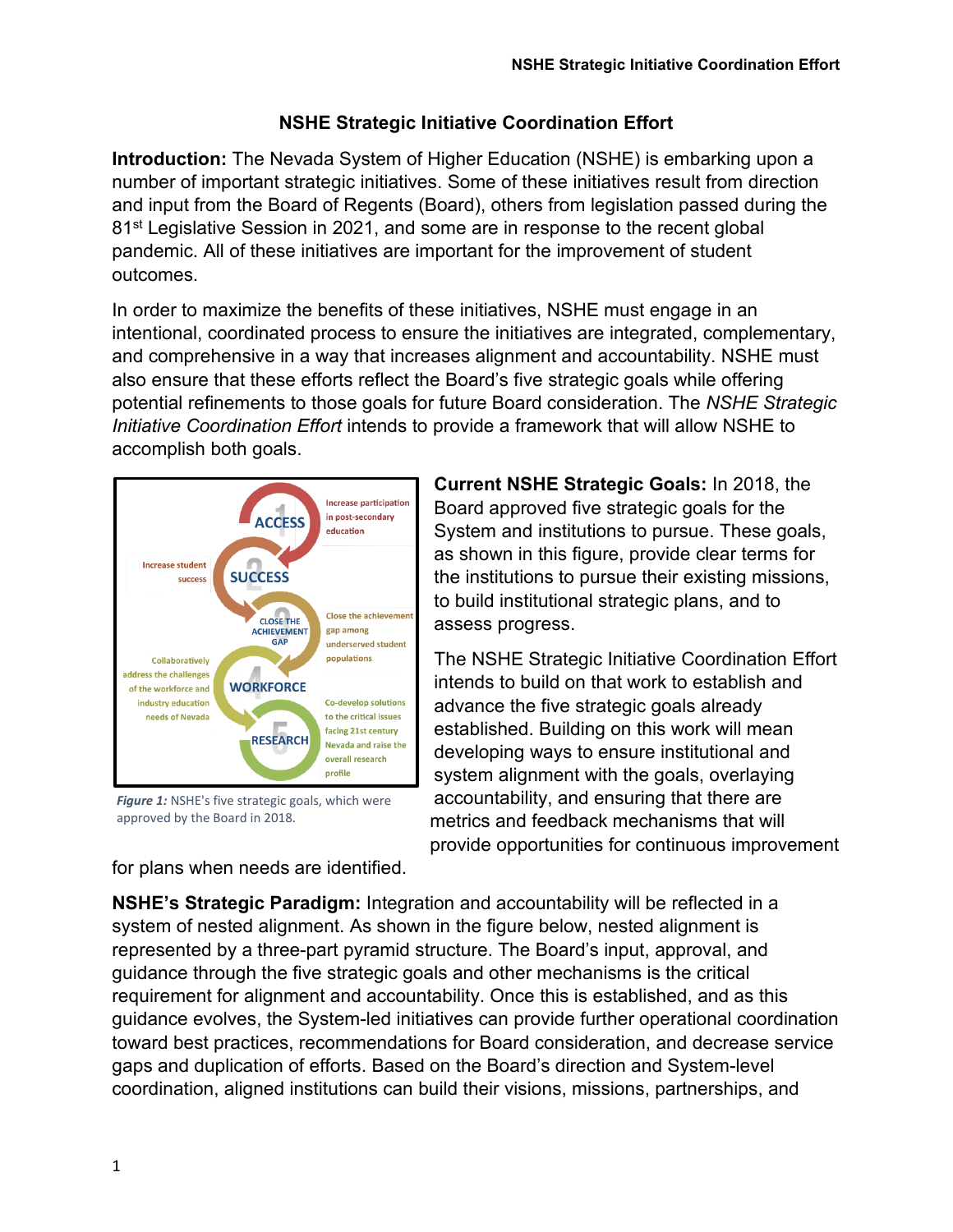programs to meet the Board's vision as well as create a feedback loop that can improve program delivery and refine Board, System, and Institutional expectations.



*Figure 2:* NSHE's strategic paradigm of nested alignment.

**Strategic Initiative Coordination Effort Objectives:** In order to achieve the goals of this effort, the NSHE Strategic Initiative Coordination Effort has identified three objectives:

- 1. Maximize Board of Regents input, guidance, and support throughout the planning process in order to ensure system-wide alignment with Board goals.
- 2. Provide extensive opportunity for internal and external stakeholder input in order to ensure equitable and agreeable outcomes.
- 3. Coordinate between multiple strategic efforts in order to develop a comprehensive, system-wide strategy, to include supporting policy and budget recommendations.

**Strategic Initiative Coordination Effort Components:** There are currently three strategic initiatives associated within this coordination effort. All three of the current strategic initiatives will inform each other and align with the Board of Regents' strategic goals, direction, guidance, and vision.

The strategic initiatives are the following:

- 1. **System-led Initiatives:** The seven System-led initiatives identify specific tasks to be accomplished by the associated task force or under an initiative leader. Each task force has a goal of providing recommendations for further consideration, with final reports due to NSHE on May 31, 2022. The task forces cover the following areas:
	- a. Dual Enrollment
	- b. Equity in Hiring and Retention Initiative
- c. Joint Research
- d. Mental Health
- e. Teacher Pathways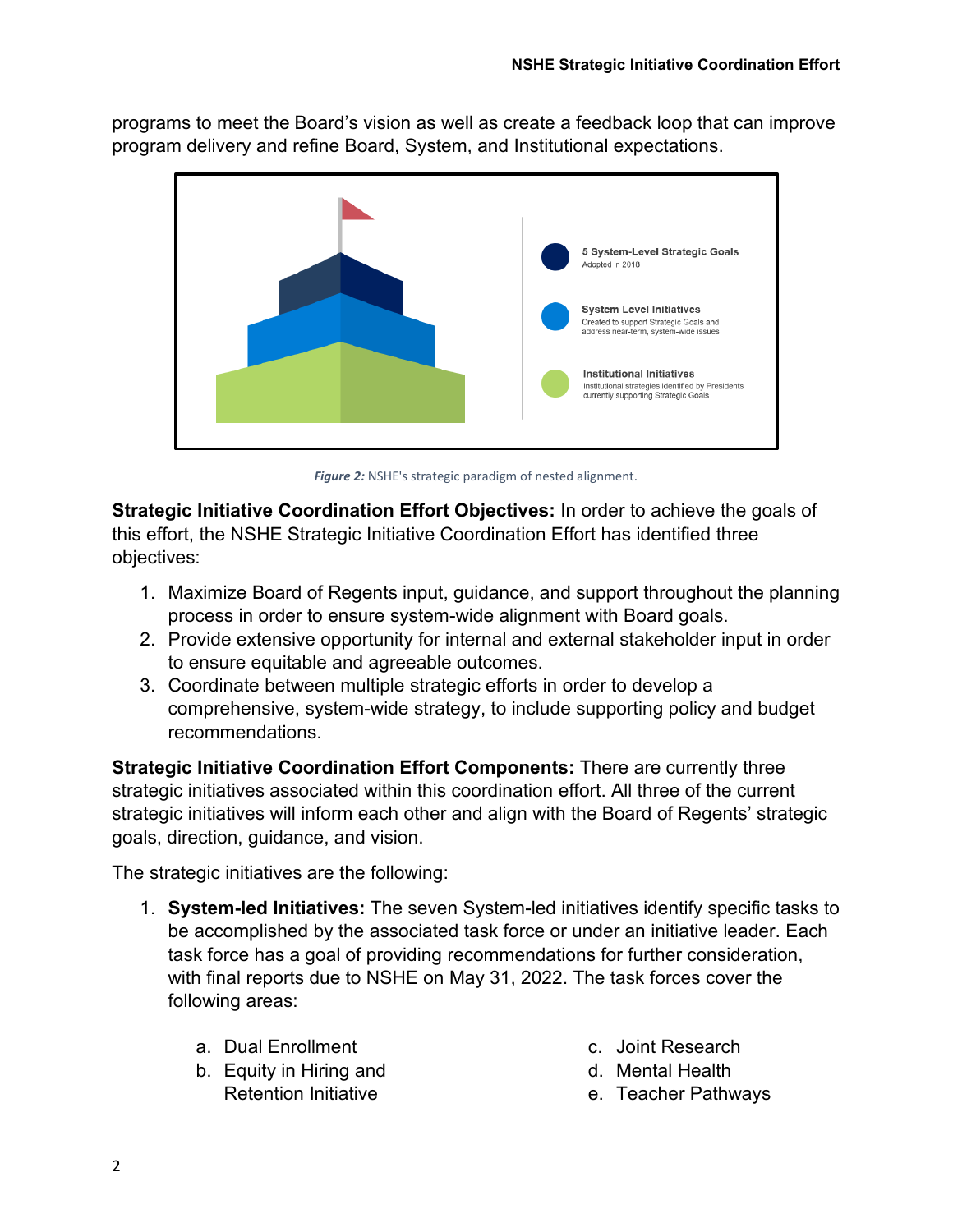- f. Workforce Development g. Online Learning
- 2. **Assembly Bill 450:** Assembly Bill 450, passed during the 81st Session of the Nevada Legislature, requires the Chancellor to co-chair a committee on funding, coordination, and other aspects related to the community college workforce development mission. The final report and recommendations of this committee must be submitted to the Governor, the Chair of the Board of Regents, and the Director of the Legislative Counsel Bureau by August 1, 2022.
- 3. **NSHE Strategic Planning Process:** A system-wide strategic planning process that will include input from statewide stakeholders and approval by the Board of Regents, to be announced and circulated from October 1, 2022 through January of 2023.

Additional components may be added to this coordination effort; however, we recommend that the following criteria be considered for inclusion:

- 1. The component under consideration should be strategic in nature and should result in concrete policy or budgetary recommendations;
- 2. The timeline of the component under consideration should align with the deliverable timelines included in this coordination effort;
- 3. In addition to sharing a timeline with these components, the component under consideration should also have a specific time limitation that sunsets the work with specific outcomes and deliverables; and,
- 4. If the work product of another body does not contribute to this coordination effort directly but still aligns with it in other important ways, the new information may be provided as an addendum or as a summary within the larger collection of documents.

The clear overlap between these initiatives as they align with the Board's five strategic goals is shown in the graphic below. As seen in this graphic, some of the strategic initiatives cut across all five of the strategic goals, while others cut across three or fewer. It should be noted that there are good arguments to be made for alignment between these initiatives and different strategic goals, but this graphic is provided merely as an example to show the possible alignment of efforts.

The alignment between the Board's strategic goals and the various strategic initiatives may change based on input from internal and external partners and through the process described in the next section. These changes may occur in both directions, where the Board's strategic goals drive the work of the strategic initiatives, but also, the coordinated strategic initiatives may offer opportunities to refine the five goals or their associated metrics. Any changes would be approved by the Board and reflected in the updated strategic plan developed over the timeline provided below. Ideally this process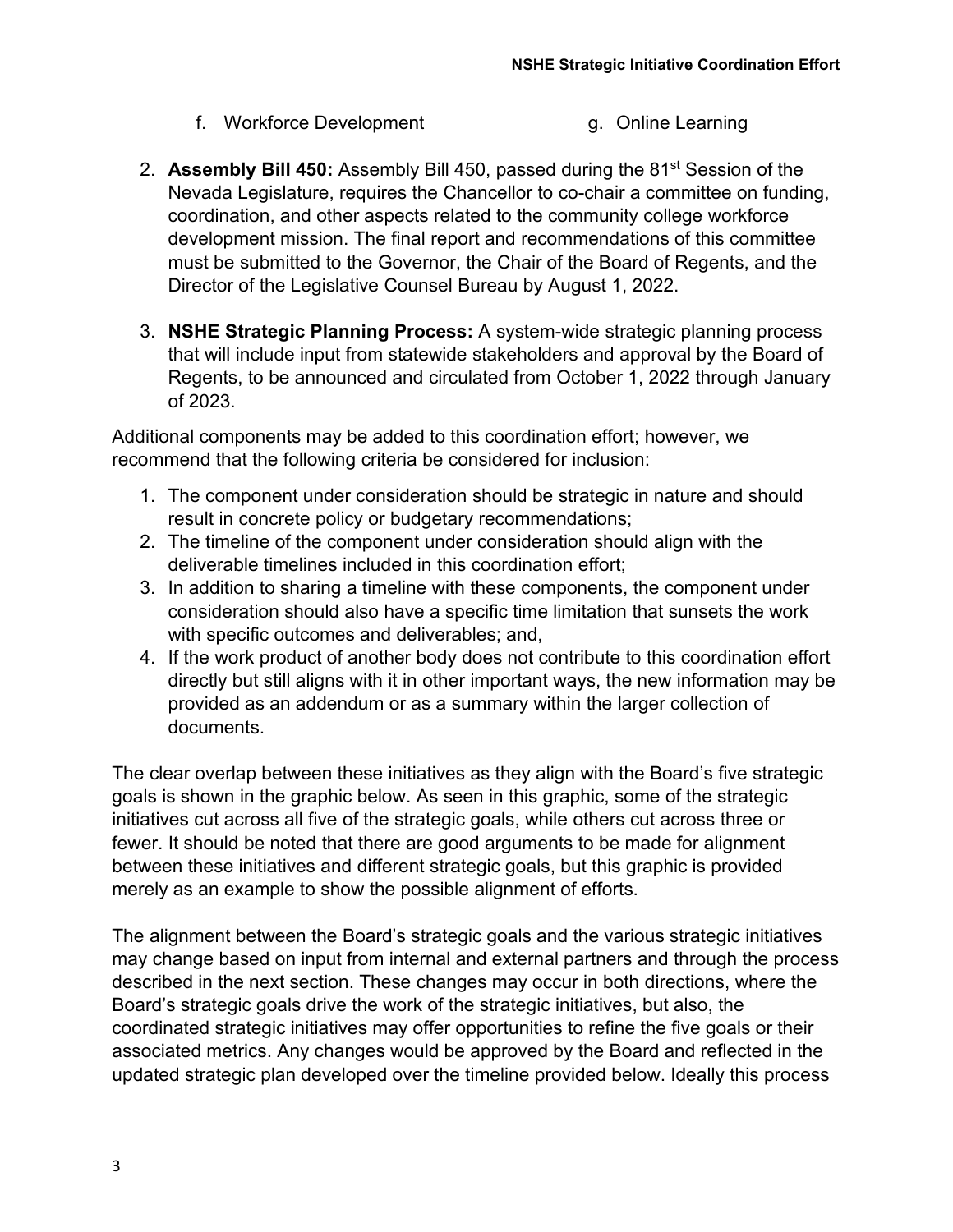will allow the System and Institutions to align their activities and initiatives with more of the Board's strategic goals.

| <b>ACCESS</b><br><b>SUCCESS</b> |                                           | <b>ACHIEVEMENT GAP</b>                | <b>WORKFORCE</b>          | <b>RESEARCH</b> |  |  |  |  |  |  |
|---------------------------------|-------------------------------------------|---------------------------------------|---------------------------|-----------------|--|--|--|--|--|--|
| Strategic Planning Initiative   |                                           |                                       |                           |                 |  |  |  |  |  |  |
| Mental Health Initiative        |                                           |                                       |                           |                 |  |  |  |  |  |  |
|                                 | Equity in Hiring and Retention Initiative | <b>Teacher Pathways</b><br>Initiative | Joint Research Initiative |                 |  |  |  |  |  |  |
|                                 | Dual Enrollment Initiative                | Workforce Development<br>Initiative   |                           |                 |  |  |  |  |  |  |
|                                 | Online Learning Initiative                | AB 450 Committee                      |                           |                 |  |  |  |  |  |  |

*Figure 3:* Alignment of strategic initiatives with the Board's five strategic goals.

**Strategic Initiative Coordination Effort Timeline, Coordination, and Deliverables:**  In order to successfully coordinate these three strategic initiatives toward their collective goals and objectives, it is essential to understand the alignment of their processes toward specific deliverables. As shown on the graphic below, these three strategic initiatives can develop initially while informing one another, all with input, guidance, and approval from the Board of Regents. This foundational phase of the coordination effort will occur from August 2021 through the Fall of 2022. The significant aspects of this process are outlined below:

- 1. **Board of Regent Oversight and Guidance:** There will be numerous opportunities for members of the Board of Regents to provide input in these initiatives throughout the coordination process, including weekly opportunities for the Chancellor to update the officers of the Board of Regents on time sensitive items. Additionally, the Chancellor will also provide formal updates at each quarterly Board meeting in order to receive direction, guidance, and approval.
- 2. **System-led Initiatives:** Each of the seven System-led initiatives will continue to be carried out by each expert task force and their respective leads. The task force leads will continue to meet on a monthly basis to provide updates and to review the status of their reports and recommendations, which are due May 31, 2022. The task forces may also have special initiatives, such as the proposed academic conference on workforce development innovations, which will inform the recommendations of the workforce task force. Interim reports will be provided to the Board of Regents throughout this period, and the resulting report of combined recommendations may be used to inform or supplement the AB 450 committee recommendations and the NSHE strategic plan.
- 3. **AB 450 Committee:** The AB 450 committee will meet periodically between August of 2021 and July of 2022 and produce a final report and recommendations by August 1, 2022. This committee will provide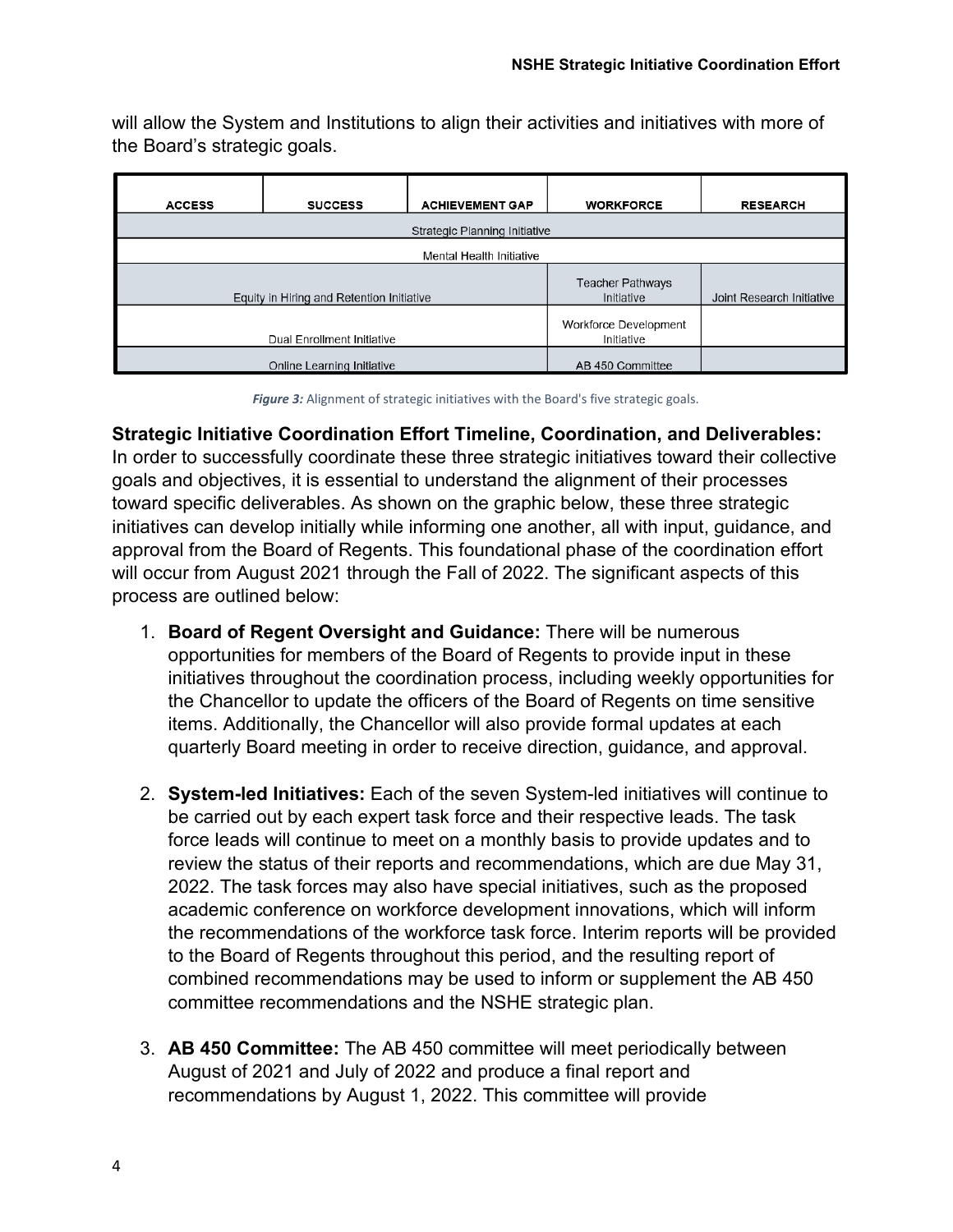recommendations on workforce development in community colleges, funding models, and other items, as required by the bill. Interim updates will be provided to the Board of Regents throughout this period, and the resulting report of combined recommendations may be used to inform or supplement the combined report of the System-led initiatives and the NSHE strategic plan.

4. **NSHE Strategic Plan:** The NSHE Strategic Plan will be developed between August of 2021 and September of 2022. This period will allow for significant community engagement opportunities, collaborative development of a ten-year vision and strategy, and input from and approval by the Board of Regents. It should also reflect the important work done by the AB 450 Committee and the task forces supporting the System-led initiatives.



## **NSHE Strategic Initiative Coordination Effort Timeline & Process**

*Figure 4: NSHE's three strategic initiatives will be coordinated centrally through the System Administration office with input from internal and external partners and approval by the Board of Regents.*

**Effort Outcomes and Next Steps:** This coordinated effort will result in key strategic outcomes for NSHE in support of the Board's strategic goals, as described throughout this document. Upon completion of the entire coordination effort, NSHE will have a fully developed strategic plan, fully vetted policy and budgetary recommendations for consideration by policymakers, as well as concrete next steps resulting from the work of the task forces, the AB450 committee, of at the direction of the Board. More work will be necessary in the coming years to fully implement the effort envisioned here; however,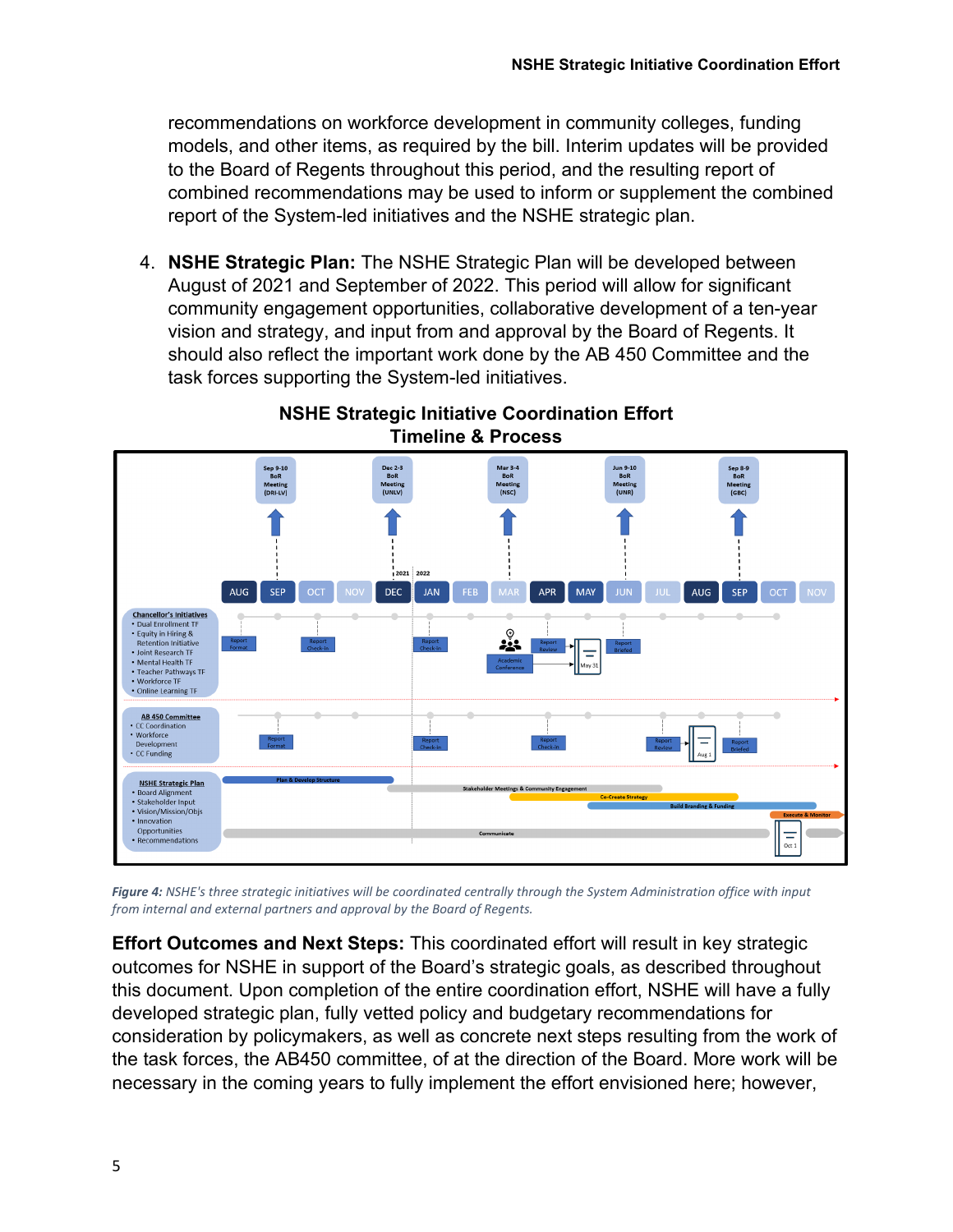the outcomes of this work will provide an essential roadmap for the future of higher education in the state of Nevada.

In fact, throughout the process of planning the Strategic Initiative Coordination Effort, initial first steps have already been identified. These, which are described in more detail below, are intended to establish the immediate path for the work ahead and to ensure accountability and oversight in the process. Together with the detailed process and reporting requirements outlined in this document, NSHE should be able to successfully achieve its goals and provide outcomes that meet the Board's needs and improve student outcomes.

The first step identified was the establishment of metrics that can be used to track progress and success throughout the duration of this coordination effort. The graphic below provides a dashboard that is intended to be an interim vehicle to create transparency throughout the coordination process. The top level of this page depicts the System level goals, metrics, and targets. It does not depict performance currently, as we have yet to receive the data that allows us to compare the more recent period of performance. The middle level provides an overview of the System-led activities associated with this initiative, updates for which will be provided to the Board throughout the timeline provided above. The bottom level reflects the institutional strategy goals and metrics as they align with the Board's five key goals and will also be provided throughout the timeline above.

| System Goal & Metrics  |                               | ACCESS<br><b>Fall Enrollment</b>  |             | <b>SUCCESS</b><br>Awards |                                                             |                                                                   | Awards by Group | *Current indicators represent targets |             | WORKFORCE<br>Awards in Demand |                 | RESEARCH<br><b>Research Activity</b> |            |
|------------------------|-------------------------------|-----------------------------------|-------------|--------------------------|-------------------------------------------------------------|-------------------------------------------------------------------|-----------------|---------------------------------------|-------------|-------------------------------|-----------------|--------------------------------------|------------|
| Activities             | <b>System Led Initiatives</b> |                                   |             |                          | <b>Expected Outcomes: May '22</b>                           |                                                                   |                 |                                       |             |                               |                 |                                      |            |
|                        | <b>Dual Credit</b>            |                                   |             |                          | Standard approach, price schedule, and best practices       |                                                                   |                 |                                       |             |                               |                 |                                      |            |
|                        | Equity, Hiring & Retention    |                                   |             |                          | Data driven practices to hire and retain diverse population |                                                                   |                 |                                       |             |                               |                 |                                      |            |
|                        |                               | <b>Joint Research</b>             |             |                          |                                                             | 2+ joint applications for research funding                        |                 |                                       |             |                               |                 |                                      |            |
|                        |                               | <b>Mental Health</b>              |             |                          |                                                             | System-wide policies and practices promoting mental health        |                 |                                       |             |                               |                 |                                      |            |
| System                 |                               | <b>Teacher Pathways</b>           |             |                          |                                                             | Funding, events and supports for aspiring educators               |                 |                                       |             |                               |                 |                                      |            |
|                        |                               | Workforce                         |             |                          |                                                             | Map of workforce and development assets for in demand occupations |                 |                                       |             |                               |                 |                                      |            |
|                        |                               | <b>Innovative Online Learning</b> |             |                          |                                                             | Coming soon                                                       |                 |                                       |             |                               |                 |                                      |            |
|                        | <b>AB 450</b>                 |                                   |             |                          |                                                             |                                                                   |                 |                                       |             |                               |                 |                                      |            |
|                        | <b>ACCESS</b>                 |                                   |             | <b>SUCCESS</b>           |                                                             | <b>EQUITY</b>                                                     |                 | <b>WORKFORCE</b>                      |             |                               | <b>RESEARCH</b> |                                      |            |
|                        | & Metrics                     | <b>CSN</b>                        | <b>UNLV</b> | <b>CSN</b>               | <b>UNLV</b>                                                 |                                                                   | <b>CSN</b>      | <b>UNLV</b>                           | <b>CSN</b>  | <b>UNLV</b>                   |                 | <b>CSN</b>                           | <b>UNR</b> |
| Institutional Strategy |                               | <b>GBC</b>                        | <b>UNR</b>  | <b>GBC</b>               | <b>UNR</b>                                                  |                                                                   | <b>GBC</b>      | <b>UNR</b>                            | <b>GBC</b>  | <b>UNR</b>                    |                 | <b>DRI</b>                           | <b>WNC</b> |
|                        | Goals                         | <b>NSC</b>                        | <b>WNC</b>  | <b>NSC</b>               | <b>WNC</b>                                                  |                                                                   | <b>NSC</b>      | <b>WNC</b>                            | <b>NSC</b>  | <b>WNC</b>                    |                 | <b>NSC</b>                           |            |
|                        |                               | <b>TMCC</b>                       |             | <b>TMCC</b>              |                                                             |                                                                   | <b>TMCC</b>     |                                       | <b>TMCC</b> |                               |                 | <b>UNLV</b>                          |            |

Figure 5: Interim System Dashboard that will be used to track progress towards the Board's strategic goals throughout the course of this effort.